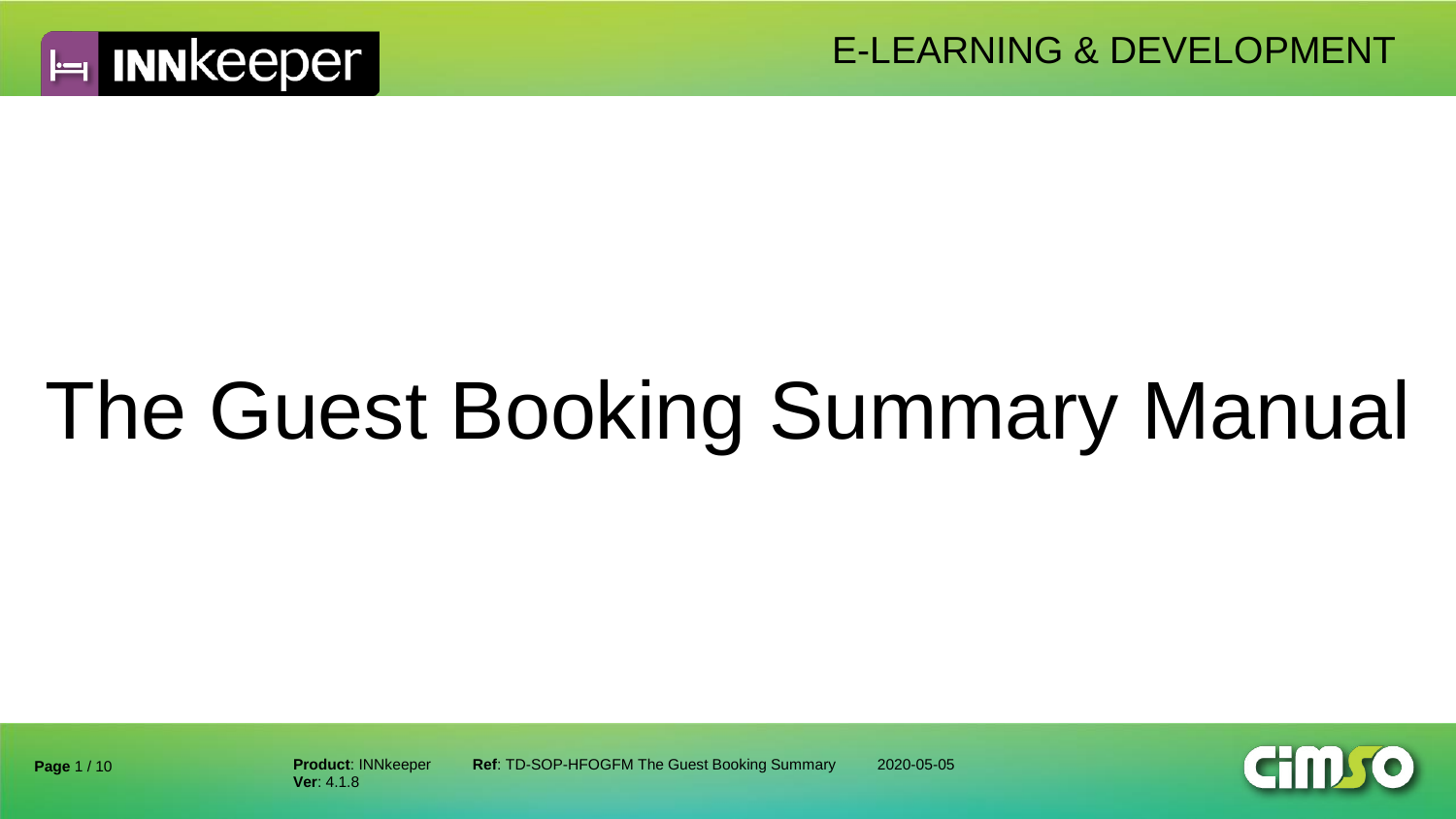

#### **What Is A Booking Summary?**

The booking summary is the tax summary, it is a print out of the charges and taxes of the bill or booking with or without extras.



**Page** 2 / 10

**Product: INNkeeper Ref: TD-SOP-HFOGFM The Guest Booking Summary 2020-05-05**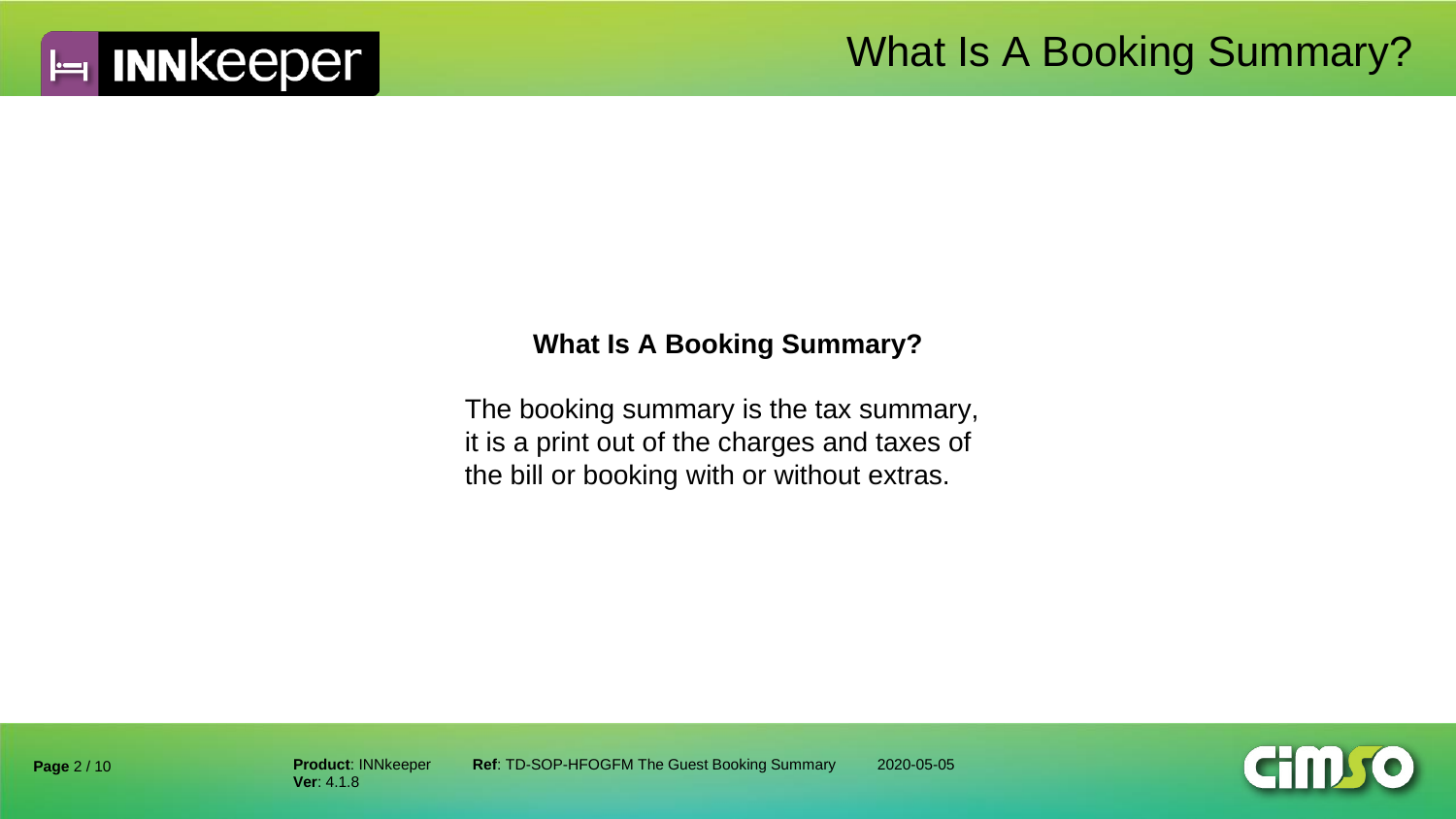#### The Wheel: Customer Centric Design



#### **CUSTOMER CENTRIC DESIGN**

- $Identity CDP customer data platform with$ extensive CRM
- Connect Single or bulk blast e-mail, SMS, fax and snail-mail
- Collaborate Local server to Web and mobile device data interchange
- Live Food, Beverage and Retail points of sale with stock control and procurement
- Play Schedule and manage Golf, SPA and Leisure activities
- Rest Reservations, Lodging PMS, Leasing and **Timeshare**
- Finance GAAP, IAS and IFRS financial control to balance sheet



**Ver**: 4.1.8

**Product**: INNkeeper **Ref**: TD-SOP-HFOGFM The Guest Booking Summary 2020-05-05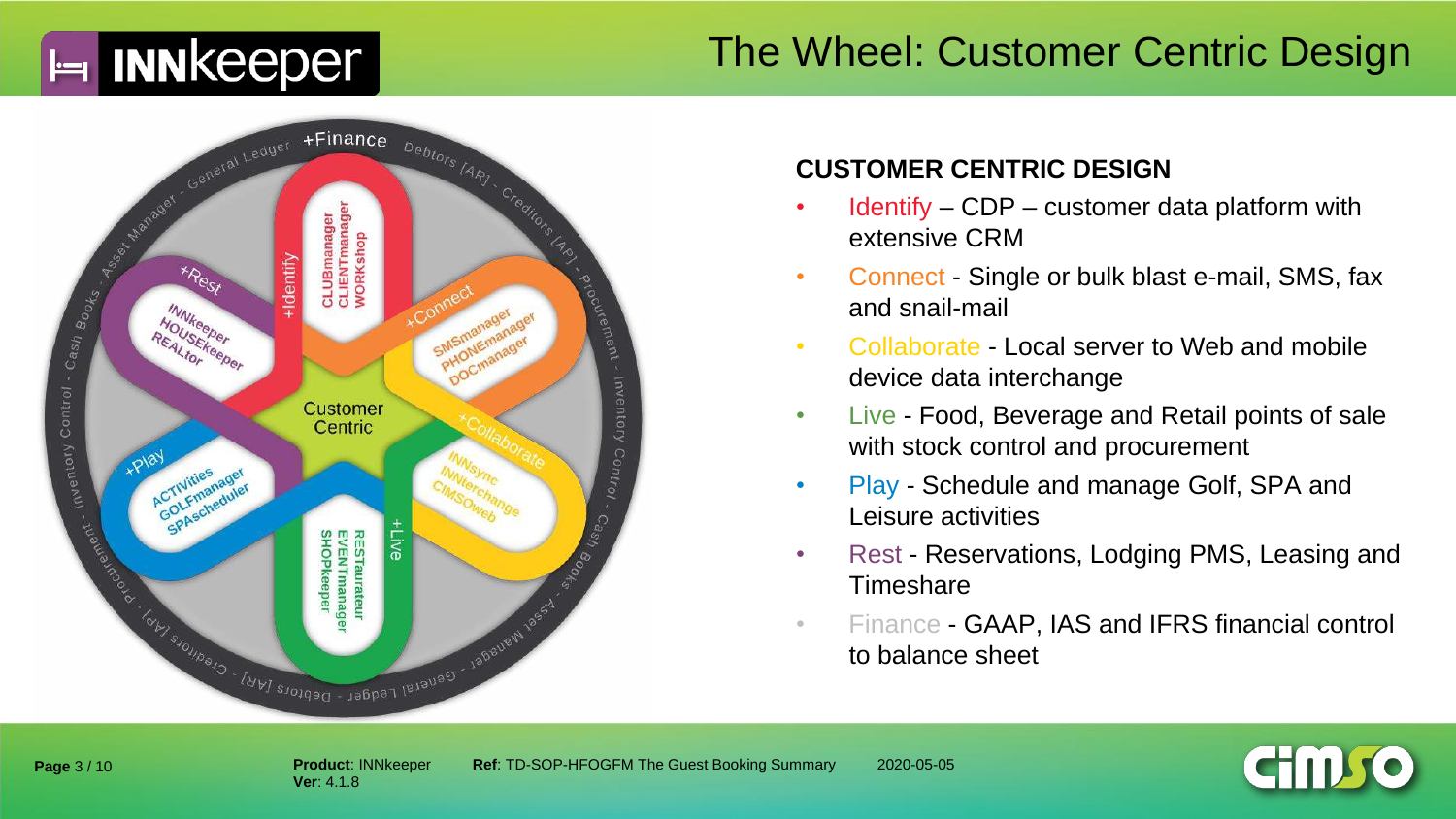#### Logging Into Administration

|     | <b>CHILLS</b> Menu |
|-----|--------------------|
| صيا | Administration     |
|     | Golfer             |
|     | ActivityScheduler  |
|     | SpaScheduler       |
|     | Restaurateur       |
|     | ShopKeeper         |
|     | AssetManager       |
|     | WebRes             |
|     |                    |
|     | <b>InnSync</b>     |
|     | Fax Server         |
|     | Phoneman           |
|     | TimeKeeper         |
|     | Configuration      |
|     | <b>EXEUP</b>       |
|     | Close Menu         |
|     | <b>Exit Menu</b>   |

Start your **CiMSO Menu**, select the **Administration**. Use your given **Login ID** and **Password** to log in

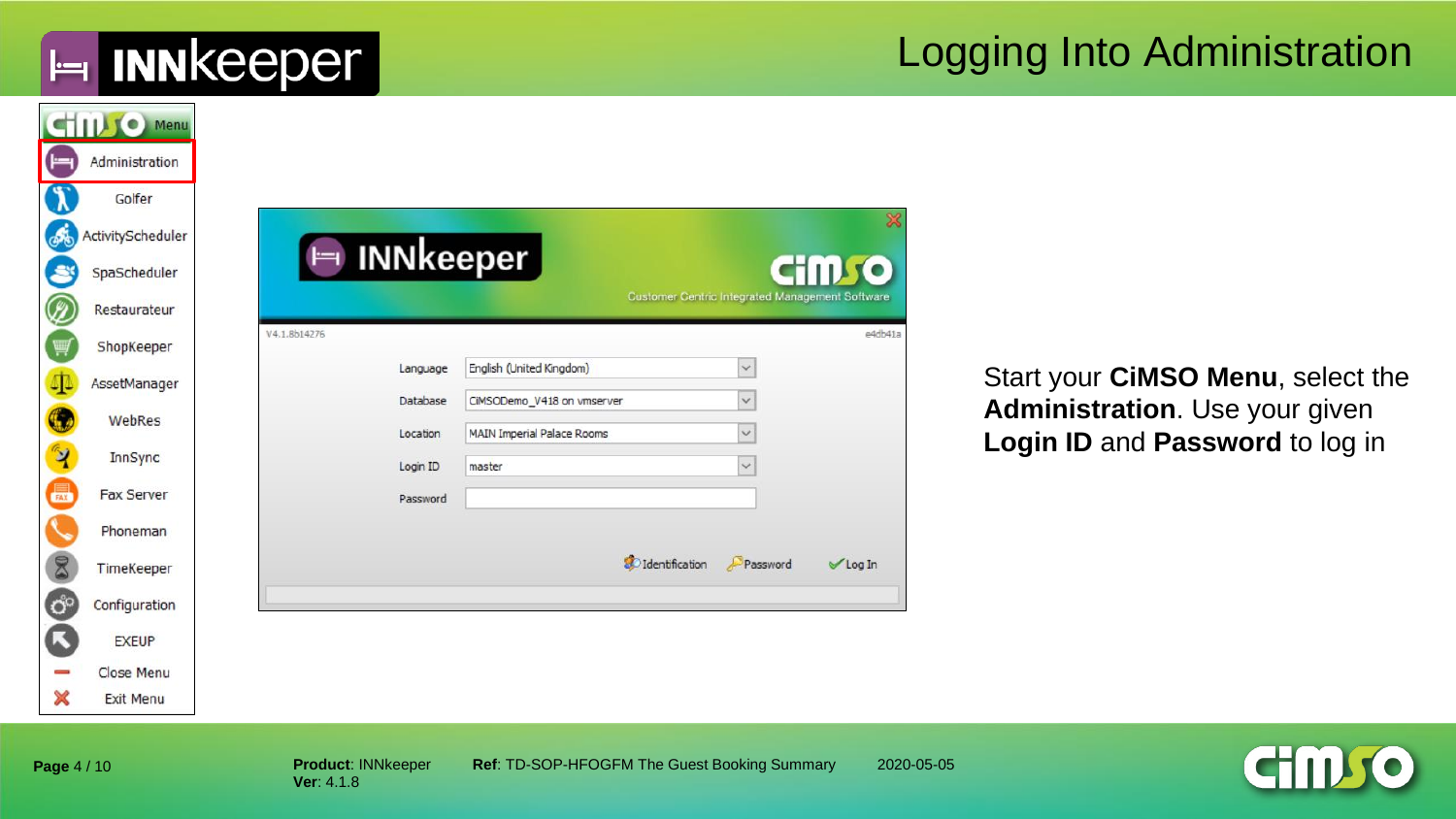### Administration

| <b>C</b> Clients        | Reservations                                                     | Property    | Products/Servi | Task Manager                                                                                                                                                                                     | <b>S</b> Workflow           | $\blacktriangleright$ Tickets |
|-------------------------|------------------------------------------------------------------|-------------|----------------|--------------------------------------------------------------------------------------------------------------------------------------------------------------------------------------------------|-----------------------------|-------------------------------|
| C)                      | C                                                                | as Links    | Tasks          |                                                                                                                                                                                                  | <b>Reports</b>              | Manage Cards                  |
|                         |                                                                  |             |                |                                                                                                                                                                                                  |                             |                               |
|                         | $\checkmark$                                                     |             | $\check{~}$    |                                                                                                                                                                                                  |                             | ⊙                             |
| 3<br>v<br>$\rightarrow$ |                                                                  |             |                |                                                                                                                                                                                                  |                             |                               |
|                         | Company                                                          | Surname     | $F$ First Name | Initials                                                                                                                                                                                         | Title                       | Contact Detail                |
|                         |                                                                  |             |                |                                                                                                                                                                                                  |                             |                               |
|                         | Ms M Weste X<br>[All Client Keywords]<br>Memberships Client Code | Main Member |                | <b>K</b> Visuals<br>for words starting with (fast search)<br>There are more than 1000 records<br>matching the current criteria.<br>Please refine your search.<br>Click here to show all matches. | View Client<br>Transactions | Transactions                  |

Once logged into Administration, You are able to navigate through the Database

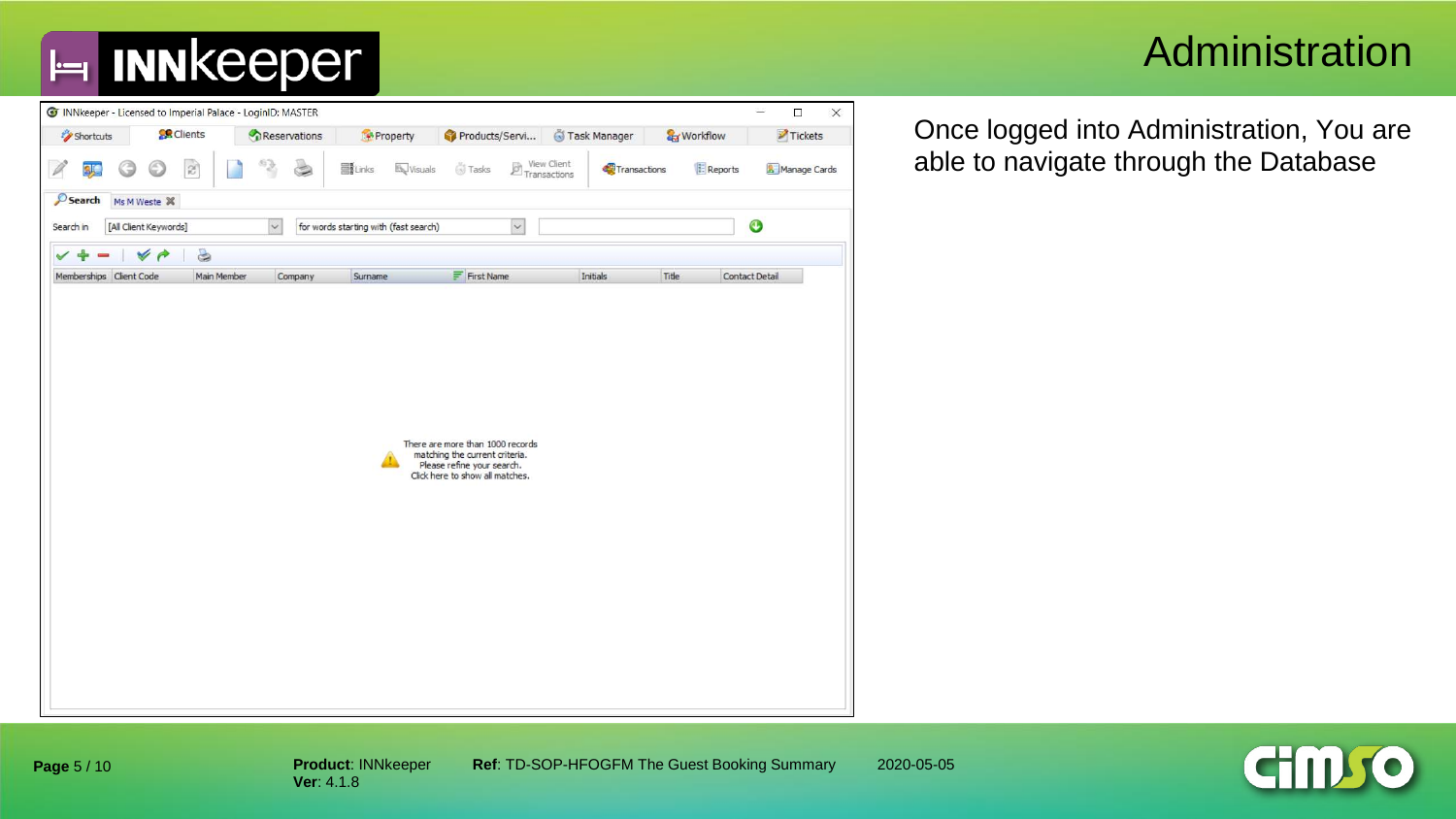

### The Guest Booking Summary



The Guest Booking Summary: Printing the Booking Summary

❶ **Reservations** tab

❷ **Locate & Select**: select to highlight the required booking **3** Documents File: use the Drop Down to access the list of options –

select the **Booking Summary** option

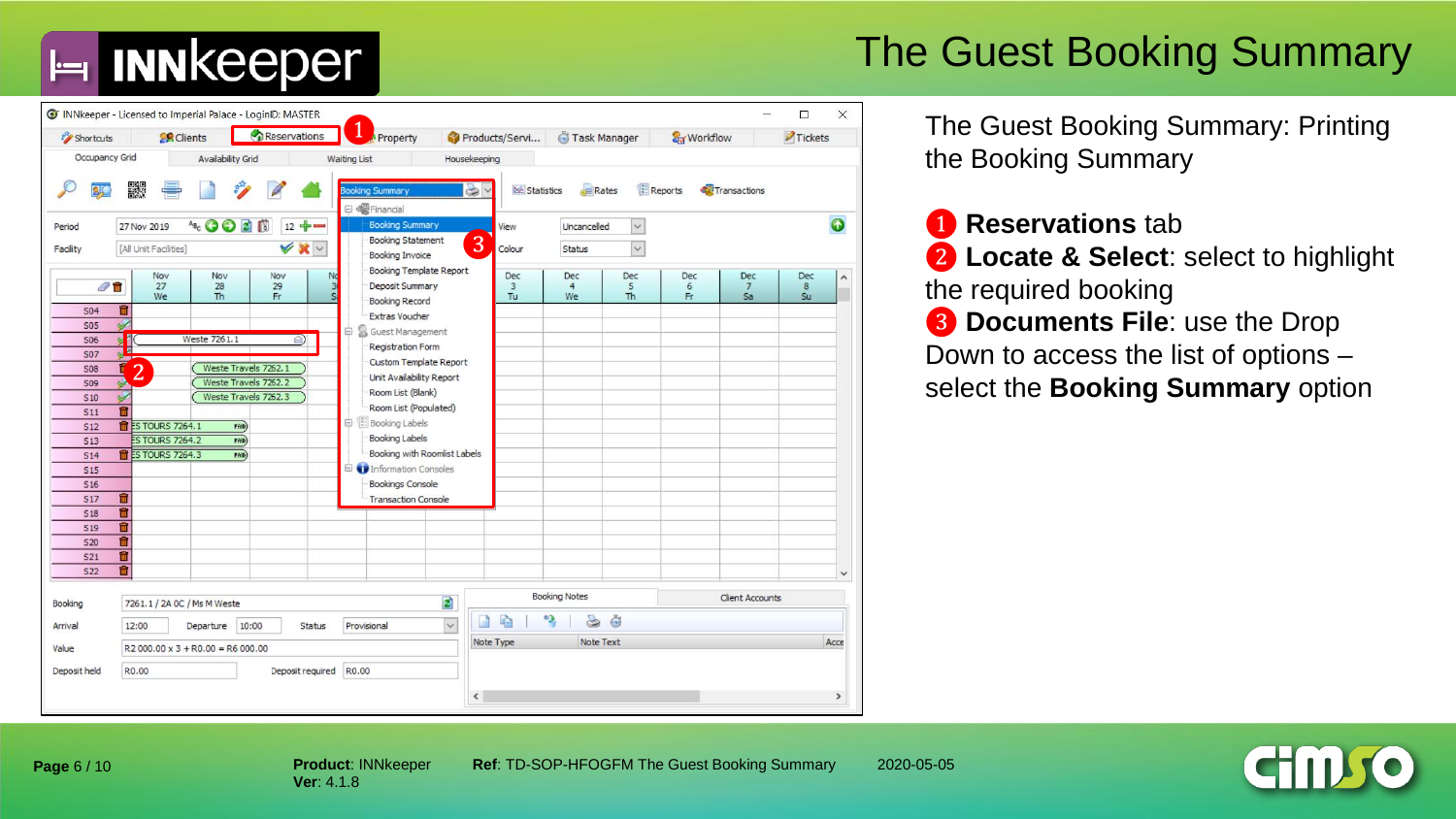

### The Guest Booking Summary

| Shortcuts                |                        | <b>SR</b> Clients                      |                        | Reservations                 |                        | Property                     |                             | Products/Servi                         |                             | Task Manager          | Workflow         |                             | Tickets        |                     |  |  |
|--------------------------|------------------------|----------------------------------------|------------------------|------------------------------|------------------------|------------------------------|-----------------------------|----------------------------------------|-----------------------------|-----------------------|------------------|-----------------------------|----------------|---------------------|--|--|
| Occupancy Grid           |                        |                                        | Availability Grid      |                              | <b>Waiting List</b>    |                              | Housekeeping                |                                        |                             |                       |                  |                             |                |                     |  |  |
|                          | 驟                      |                                        |                        |                              | 3                      | looking Summary              |                             | ♦<br><b>BI</b><br><b>XX Statistics</b> |                             | Rates                 | <b>E</b> Reports | Transactions                |                |                     |  |  |
| Period                   | 27 Nov 2019            |                                        | 4 <sub>8c</sub> 〇〇 2 間 | $12 + -$                     | Types                  |                              | [All Unit Types]            | $\checkmark$<br>View                   | Uncancelled                 | $\checkmark$          |                  |                             |                | $\bullet$           |  |  |
| Facility                 | [All Unit Facilities]  |                                        |                        | $\checkmark$<br>$\checkmark$ |                        | [All Categories]<br>Category |                             | $\checkmark$<br>Colour                 | Status                      | $\checkmark$          |                  |                             |                |                     |  |  |
| $\sigma$                 |                        | Nov<br>27<br>We                        | Nov<br>28<br><b>Th</b> | Nov<br>29<br>Fr              | Nov<br>30<br>Sa        | Dec<br>$\mathbf{1}$<br>Su    | Dec<br>$\overline{2}$<br>Mo | Dec<br>$\overline{3}$<br>Tu            | Dec<br>$\overline{4}$<br>We | Dec<br>5<br><b>Th</b> | Dec<br>6<br>Fr.  | Dec<br>$\overline{7}$<br>Sa | Dec<br>8<br>Su | $\hat{\phantom{a}}$ |  |  |
| <b>S04</b>               | 龠                      |                                        |                        |                              |                        |                              |                             |                                        |                             |                       |                  |                             |                |                     |  |  |
| <b>S05</b>               | V                      |                                        |                        |                              |                        |                              |                             |                                        |                             |                       |                  |                             |                |                     |  |  |
| S06                      | $\checkmark$           |                                        | Weste 7261.1           | Q                            | $\overline{2}$         |                              |                             |                                        |                             |                       |                  |                             |                |                     |  |  |
| <b>S07</b>               | $\mathbf{v}$<br>龠      |                                        | Weste Travels 7262.1   |                              |                        |                              |                             |                                        |                             |                       |                  |                             |                |                     |  |  |
| <b>S08</b><br><b>S09</b> | $\checkmark$           |                                        | Weste Travels 7262.2   |                              |                        |                              |                             |                                        |                             |                       |                  |                             |                |                     |  |  |
| S <sub>10</sub>          | $\sim$                 |                                        | Weste Travels 7262.3   |                              |                        |                              |                             |                                        |                             |                       |                  |                             |                |                     |  |  |
| <b>S11</b>               | û                      |                                        |                        |                              |                        |                              |                             |                                        |                             |                       |                  |                             |                |                     |  |  |
| S <sub>12</sub>          |                        | <b>T</b> ES TOURS 7264.1               | PalD)                  |                              |                        |                              |                             |                                        |                             |                       |                  |                             |                |                     |  |  |
| <b>S13</b>               |                        | <b>ES TOURS 7264.2</b>                 | PAID                   |                              |                        |                              |                             |                                        |                             |                       |                  |                             |                |                     |  |  |
| <b>S14</b>               |                        | <b>R</b> ES TOURS 7264.3               | PAID)                  |                              |                        |                              |                             |                                        |                             |                       |                  |                             |                |                     |  |  |
| <b>S15</b>               |                        |                                        |                        |                              |                        |                              |                             |                                        |                             |                       |                  |                             |                |                     |  |  |
| S <sub>16</sub>          |                        |                                        |                        |                              |                        |                              |                             |                                        |                             |                       |                  |                             |                |                     |  |  |
| <b>S17</b>               | 命                      |                                        |                        |                              |                        |                              |                             |                                        |                             |                       |                  |                             |                |                     |  |  |
| <b>S18</b><br><b>S19</b> | û<br>û                 |                                        |                        |                              |                        |                              |                             |                                        |                             |                       |                  |                             |                |                     |  |  |
| <b>S20</b>               | $\widehat{\mathbf{m}}$ |                                        |                        |                              |                        |                              |                             |                                        |                             |                       |                  |                             |                |                     |  |  |
| <b>S21</b>               | û                      |                                        |                        |                              |                        |                              |                             |                                        |                             |                       |                  |                             |                |                     |  |  |
| <b>S22</b>               | 會                      |                                        |                        |                              |                        |                              |                             |                                        |                             |                       |                  |                             |                | v                   |  |  |
| Booking                  |                        | 7261.1 / 2A OC / Ms M Weste            |                        |                              |                        |                              | ø                           |                                        | <b>Booking Notes</b>        |                       |                  | <b>Client Accounts</b>      |                |                     |  |  |
| Arrival                  | 12:00                  |                                        | Departure 10:00        |                              | Status                 | Provisional                  | $\check{~}$                 | 龟<br>n                                 | 5<br>2                      | õ                     |                  |                             |                |                     |  |  |
|                          |                        |                                        |                        |                              |                        |                              |                             | Note Type                              |                             | Note Text             |                  |                             |                | Acce                |  |  |
| Value                    |                        | $R2000.00 \times 3 + R0.00 = R6000.00$ |                        |                              |                        |                              |                             |                                        |                             |                       |                  |                             |                |                     |  |  |
| Deposit held             | R0.00                  |                                        |                        |                              | Deposit required R0.00 |                              |                             |                                        |                             |                       |                  |                             |                |                     |  |  |

The Guest Booking Summary: Printing the Booking Summary

**1 Reservations** tab ❷ The **Selected Booking 8 Documents File: Booking Summary** ❹ **Documents File**: select the **Print**  (printer glyph)



**Page** 7 / 10

**Product**: INNkeeper **Ref**: TD-SOP-HFOGFM The Guest Booking Summary 2020-05-05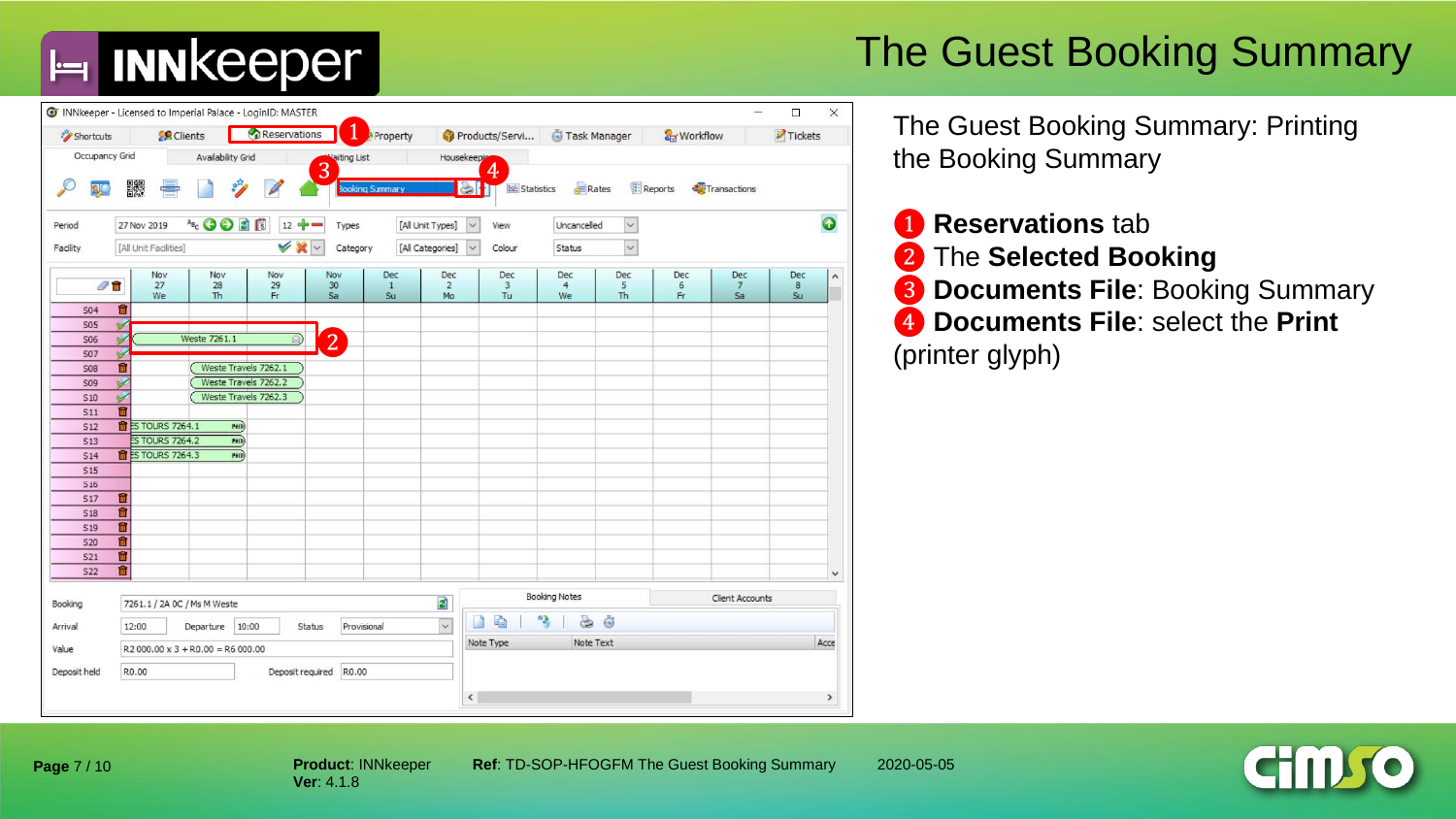#### The Guest Booking Summary

|        |                                 | INNkeeper - Licensed to Imperial Palace - LoginID: MASTER |                                |                       |                        |                          |                             |        | $\Box$                           | $\times$            |
|--------|---------------------------------|-----------------------------------------------------------|--------------------------------|-----------------------|------------------------|--------------------------|-----------------------------|--------|----------------------------------|---------------------|
| 今      | <b>G</b> Booking Summary Select | <b>CO</b> CH                                              | Reconvations<br>--             | <b>Burn</b>           | $3 -$                  | $Re$ Table 14            | $6$ $m\nu$<br>$\rightarrow$ | $\Box$ | $\frac{1}{2}$ Tickal<br>$\times$ |                     |
|        |                                 | Accept                                                    | <b>Sport Preset</b><br>Default | $\checkmark$          | Show account selection |                          |                             |        |                                  |                     |
|        |                                 |                                                           | 3                              |                       |                        |                          |                             |        |                                  |                     |
| Perio  | Select Bookings                 | $\vee$ x                                                  |                                |                       |                        |                          |                             |        |                                  | $\odot$             |
| Facil  | Booking<br>$\sqrt{7261.1}$      | $E$ Guest<br>Ms M Weste                                   | Booker<br>Ms M Weste           | Status<br>Provisional | Arrival<br>27 Nov 2019 | Departure<br>30 Nov 2019 |                             |        |                                  |                     |
|        |                                 |                                                           |                                |                       |                        |                          |                             |        |                                  | $\hat{\phantom{a}}$ |
|        | $\overline{2}$                  |                                                           |                                |                       |                        |                          |                             |        |                                  |                     |
|        |                                 |                                                           |                                |                       |                        |                          |                             |        |                                  |                     |
|        |                                 |                                                           |                                |                       |                        |                          |                             |        |                                  |                     |
|        |                                 |                                                           |                                |                       |                        |                          |                             |        |                                  |                     |
|        |                                 |                                                           |                                |                       |                        |                          |                             |        |                                  |                     |
|        |                                 |                                                           |                                |                       |                        |                          |                             |        |                                  |                     |
|        |                                 |                                                           |                                |                       |                        |                          |                             |        |                                  |                     |
|        |                                 |                                                           |                                |                       |                        |                          |                             |        |                                  |                     |
|        |                                 |                                                           |                                |                       |                        |                          |                             |        |                                  |                     |
|        |                                 |                                                           |                                |                       |                        |                          |                             |        |                                  |                     |
|        |                                 |                                                           |                                |                       |                        |                          |                             |        |                                  |                     |
|        |                                 |                                                           |                                |                       |                        |                          |                             |        |                                  |                     |
|        |                                 |                                                           |                                |                       |                        |                          |                             |        |                                  |                     |
|        |                                 |                                                           |                                |                       |                        |                          |                             |        |                                  | ٧                   |
| Booki  |                                 |                                                           |                                |                       |                        |                          |                             |        |                                  |                     |
| Arriva |                                 |                                                           |                                |                       |                        |                          |                             |        |                                  |                     |
| Value  |                                 |                                                           |                                |                       |                        |                          |                             |        |                                  | Acce                |
| Depo   |                                 |                                                           |                                |                       |                        |                          |                             |        |                                  |                     |
|        |                                 |                                                           |                                | Ł                     |                        |                          |                             |        |                                  |                     |
|        |                                 |                                                           |                                |                       |                        |                          |                             |        |                                  |                     |

The Guest Booking Summary: Printing the Booking Summary

❶ **Select Accounts For Booking Group…** window ❷ **Account**: check the box for the required booking folio ❸ Select the **Accept** button



**Page** 8 / 10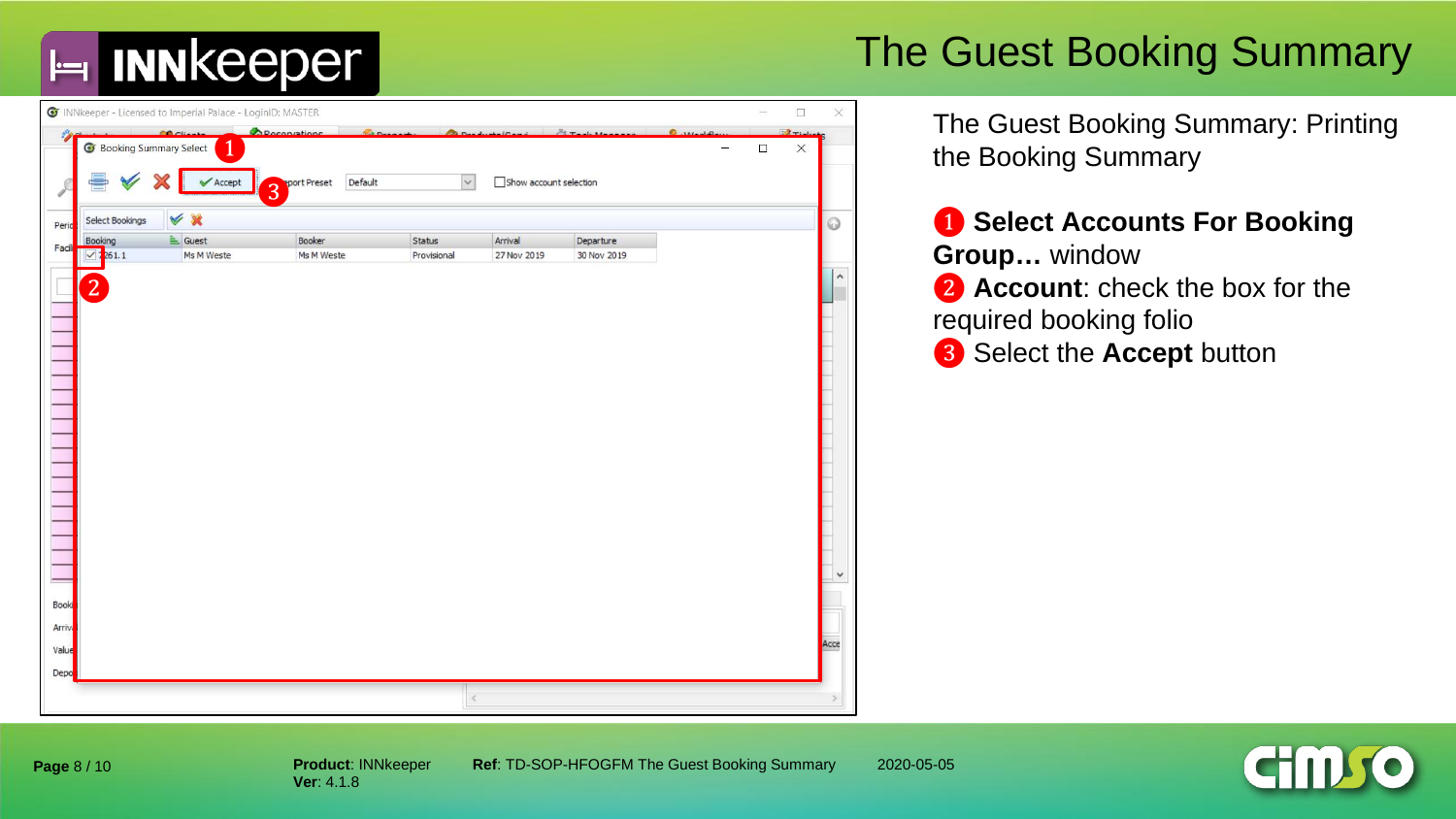

#### Print Preview

**CHM** 

| Preset                 |                                                                         |                  |                                                                                 |                  |                                    | The Fish Hotel & Retreat                         |                        |  |  |
|------------------------|-------------------------------------------------------------------------|------------------|---------------------------------------------------------------------------------|------------------|------------------------------------|--------------------------------------------------|------------------------|--|--|
|                        | Default<br>$\checkmark$                                                 | Ý,               | The Fish                                                                        |                  | 021 555 1000, stay@thefish.co.za   | 99 Sardine Ave, Fish Hoek,<br>South Africa, 8001 |                        |  |  |
| Title                  | Booking Confirmation                                                    | $\blacktriangle$ | <b>BELLER LINE</b>                                                              |                  |                                    | VAT Reg 795930303                                |                        |  |  |
| <b>Header Document</b> | [Use default]                                                           |                  | Ms M Weste                                                                      |                  | Booking Confirmation               |                                                  |                        |  |  |
| <b>Footer Document</b> | [Use default]                                                           |                  | Rayne Of Talent<br>16 Helderberg Road                                           |                  |                                    |                                                  |                        |  |  |
| Target                 | Booker                                                                  |                  | Stuart's Hill<br>Somerset West                                                  |                  | Dais<br>Socking<br>Reference       |                                                  | 25 Nov 2019 15:14      |  |  |
| Layout                 | By category                                                             |                  | Western Cape<br>7130                                                            |                  | Tax Number<br>Staff<br>Deposit Due |                                                  | MASTER MASTER<br>80.00 |  |  |
| Category Display       | Group summary, Extras sum                                               |                  | mikadowriting@yahoo.com                                                         |                  |                                    |                                                  | $1 - 1$                |  |  |
| <b>Header Details</b>  | Date, Booking, Reference, !                                             |                  | Detail                                                                          | Industry         | Debt:                              | Credit                                           | Zaisnos                |  |  |
| Currency Type          |                                                                         |                  | Group Summary                                                                   |                  |                                    |                                                  |                        |  |  |
|                        |                                                                         |                  | 27 Nov 2019 - 20 Nov 2019<br>Provisional                                        |                  |                                    |                                                  |                        |  |  |
| Amounts: Value         | Local<br>$\checkmark$<br>×<br>$\checkmark$<br>$\checkmark$<br>×<br>None |                  | RR-SCO Square Couble, Standard Guest Rate High Season : 1 @<br><b>RE 000.00</b> | <b>RE 000.00</b> | <b>RE 000.00</b>                   |                                                  | RE DOG OD              |  |  |
| Amounts: Balance       | Amounts: Debit & Credit                                                 |                  | Decost schedule: 7201.1<br>RC 00 by 25 Nov 2019                                 |                  |                                    |                                                  |                        |  |  |
| Amounts: Indusive      |                                                                         |                  | General noise                                                                   |                  |                                    |                                                  |                        |  |  |
| Amounts: Exclusive     |                                                                         |                  |                                                                                 |                  |                                    |                                                  |                        |  |  |
| Amounts: Tax           |                                                                         |                  | <b>The Community of the Community</b>                                           |                  |                                    |                                                  | 驟                      |  |  |
| Booking: Unit Display  | Unit type                                                               |                  |                                                                                 |                  |                                    |                                                  |                        |  |  |
| Booking: Status        | ×                                                                       |                  |                                                                                 |                  |                                    |                                                  |                        |  |  |
| Booking: Levy          | ×                                                                       |                  |                                                                                 |                  |                                    |                                                  |                        |  |  |
| Booking: Rate          | ×                                                                       |                  |                                                                                 |                  |                                    |                                                  |                        |  |  |
| Group: Extras by Day   | ×                                                                       |                  |                                                                                 |                  |                                    |                                                  |                        |  |  |
| Group: Packages by Day | ×                                                                       | $\checkmark$     |                                                                                 |                  |                                    |                                                  |                        |  |  |
| Address Override       | [Default]                                                               | $\checkmark$     |                                                                                 |                  |                                    |                                                  |                        |  |  |
| E-mail Override        | [Default]                                                               | $\checkmark$     |                                                                                 |                  |                                    |                                                  |                        |  |  |
|                        |                                                                         |                  |                                                                                 |                  |                                    |                                                  |                        |  |  |
| <b>Extended Notes</b>  |                                                                         |                  |                                                                                 |                  |                                    |                                                  |                        |  |  |

**Ver**: 4.1.8

The **Print Preview**, you are able to **Print**, **Fax**, **Email** or **Save** the Invoice